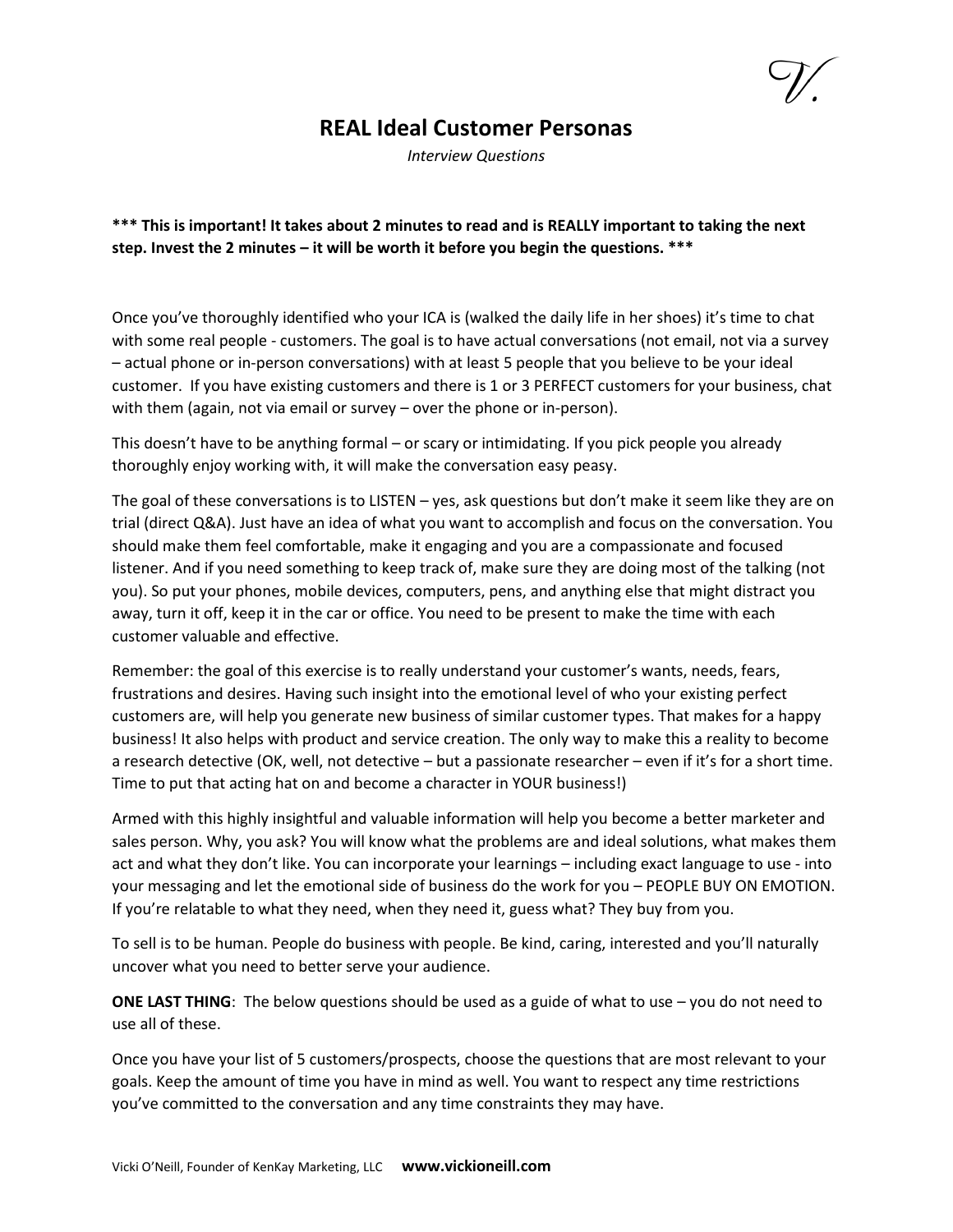V.

## **Sample Questions to Consider**

| Walk me through a typical day. What does it look like?                                                                                                                                                                                                   |
|----------------------------------------------------------------------------------------------------------------------------------------------------------------------------------------------------------------------------------------------------------|
|                                                                                                                                                                                                                                                          |
|                                                                                                                                                                                                                                                          |
|                                                                                                                                                                                                                                                          |
| If I were to walk into your office right now, what projects would be on your white board?                                                                                                                                                                |
|                                                                                                                                                                                                                                                          |
|                                                                                                                                                                                                                                                          |
|                                                                                                                                                                                                                                                          |
| I'm working on a new idea for _______________ [you product/project/service] and I'm curious Who do<br>you currently use for _________[solution]?                                                                                                         |
|                                                                                                                                                                                                                                                          |
|                                                                                                                                                                                                                                                          |
|                                                                                                                                                                                                                                                          |
| What's working for you currently? What do you like about________ [current provider, product,<br>approach, current situation]? Based on their response, consider following up with: 'That makes sense.<br>Tell me more about why that's important to you' |
|                                                                                                                                                                                                                                                          |
|                                                                                                                                                                                                                                                          |
|                                                                                                                                                                                                                                                          |
|                                                                                                                                                                                                                                                          |